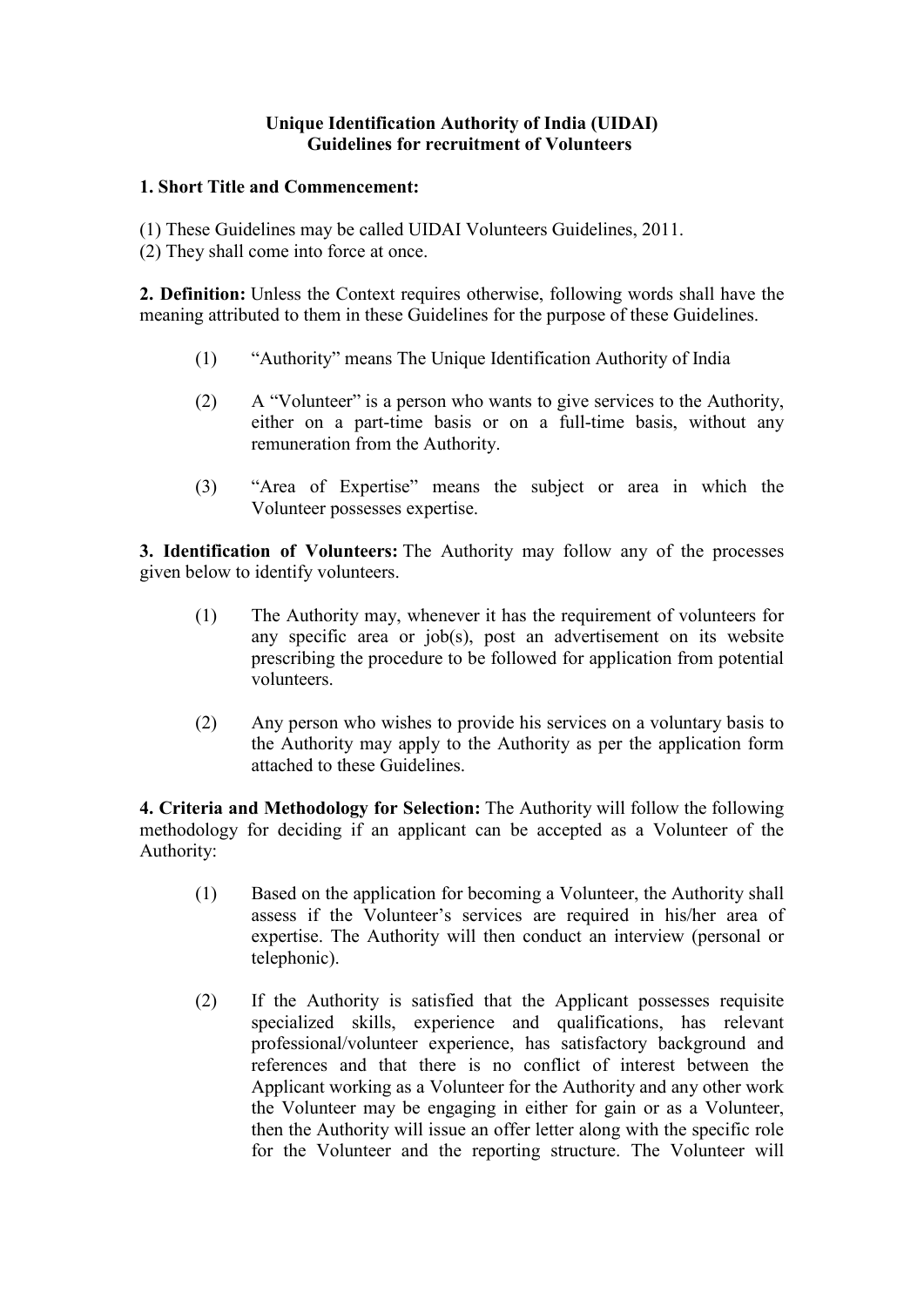convey acceptance by signing the offer letter and the non-disclosure and confidentiality agreement of the Authority.

- (3) In case of applications received under Guideline 3(2) of these Guidelines, the Authority shall first determine if the services of the volunteer are needed in the Area of Expertise of the person. If there are Volunteers in the Authority working in the Area of Expertise indicated by the applicant, then the determination will include whether or not more volunteers are required in that area.
- (4) The Authority may, from time to time and on a case by case basis issue job titles to certain volunteers who have roles that carry responsibility and have a high component of interaction with third parties. The titles must reflect the work that the Volunteer does in the Authority and should enable these specific Volunteers to represent themselves to third parties on behalf of the Authority as required in order to fulfil their responsibilities to the Authority.

**5 (a). Code of Conduct:** The Volunteers appointed by The Authority shall observe the following Code of Conduct, which shall include, but not be limited to, the following:

- (1) The Volunteers shall follow the policies of the Authority that are in general applicable to employees of the Authority.
- (2) The Volunteer shall follow the confidentiality protocol of the Authority and shall not reveal to any person or organisation confidential information of the Authority, its work and its policies. Some Volunteers may specifically be authorised to interact with third parties on behalf of the policies as well as the Volunteer's work in the Authority.
- (3) In general a Volunteer may not represent the Authority *vis a vis* third parties. Some Volunteers may specifically be authorised to interact with third parties on behalf of the Authority depending on the nature of their roles and responsibilities.
- (4) Volunteer interaction with third parties should be need based; in particular no Volunteer shall interact with or represent the Authority to the media (print and electronic).
- (5) Volunteers may, with the prior permission of the Authority, present their work to academic bodies and at seminars and conferences. However, even for this purpose information that is confidential to the Authority cannot be revealed under any circumstances.
- (6) Volunteers will follow the advice given to them by the Authority regarding representations to third parties.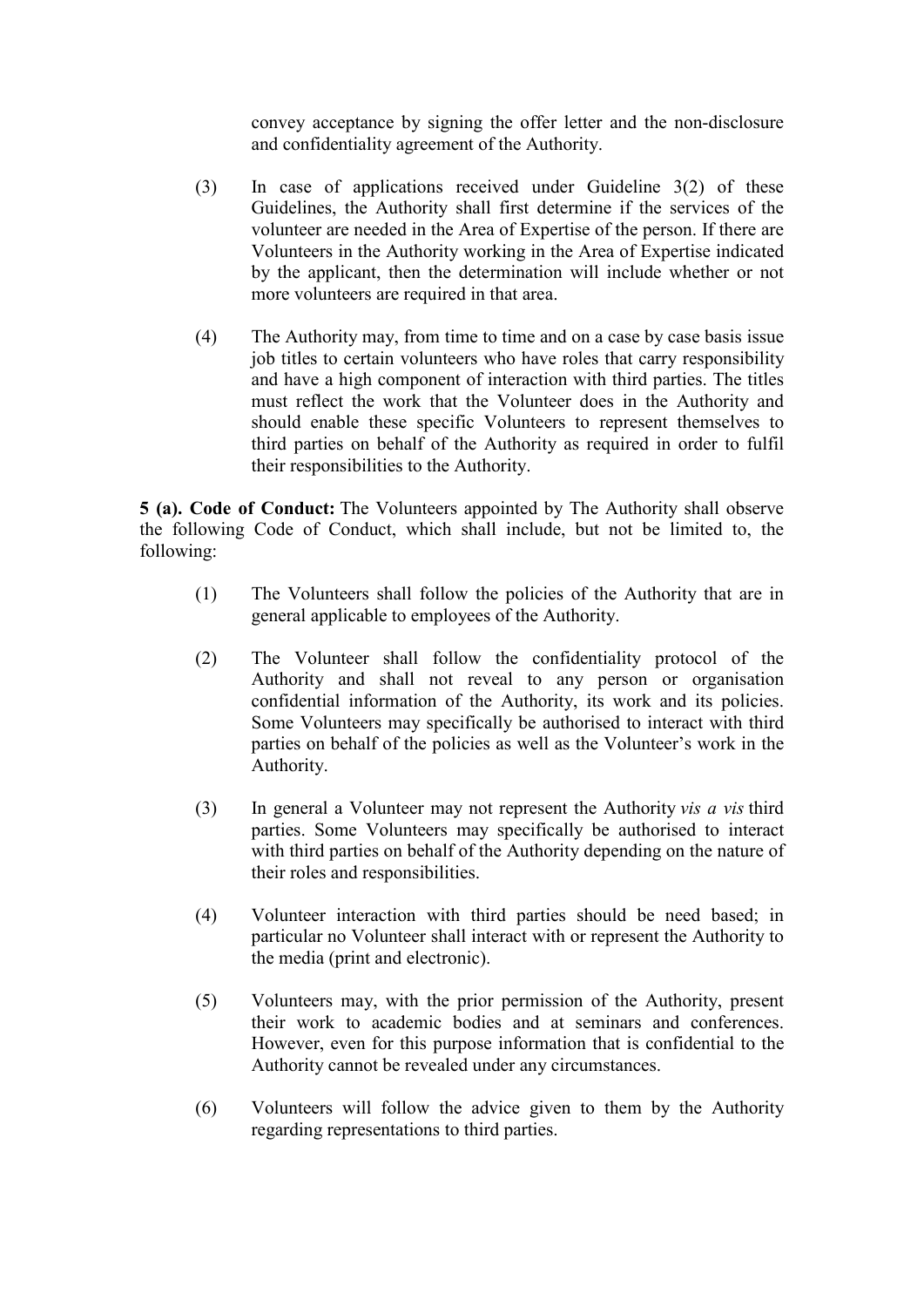- (7) Any papers and documents written and/or published by the Volunteer should carry the caveat that the views are the personal views of the Volunteer and do not represent or reflect the views of the Authority.
- (8) Volunteers shall develop work plans and work schedules in consultation with their supervisor and will adhere to the same.
- (9) Volunteers will conduct themselves professionally in their relationship with the Authority and the public in general.
- (10) Volunteers will be required to submit a report of their work prior to leaving the Authority.

## **5(b). Conflict of interest from private sector members moving from one category of employment to another.**

| <b>Reference</b><br>Addendum<br>No. A-12025/S/2010-<br><b>UIDAI Dated 7.3.2011</b> | <b>Current</b><br>designation<br>in the UIDAI<br>$\rightarrow$<br>design.<br>New<br>in the UIDAI / | <b>Volunteer</b>                                                   | Sabbatical member                                                                                                       | <b>PMU/TDU</b><br>member                                                | <b>Employee</b><br>of<br>other<br>any<br>organisation                                                                                                                                 |
|------------------------------------------------------------------------------------|----------------------------------------------------------------------------------------------------|--------------------------------------------------------------------|-------------------------------------------------------------------------------------------------------------------------|-------------------------------------------------------------------------|---------------------------------------------------------------------------------------------------------------------------------------------------------------------------------------|
|                                                                                    | ₩<br>Role<br><b>Volunteer</b>                                                                      | <b>NA</b>                                                          | <b>NoC</b><br>from<br>Need<br>sabbatical<br>parent<br>organisation<br>&<br>subject to Volunteer<br>selection guidelines | Acceptable $-$<br>subject<br>to<br>Volunteer<br>selection<br>guidelines | Acceptable<br>subject<br>to<br>$\overline{\phantom{m}}$<br>Volunteer selection guidelines                                                                                             |
|                                                                                    | <b>Sabbatical</b><br>member                                                                        | <b>NA</b>                                                          | <b>NA</b>                                                                                                               | <b>NA</b>                                                               | NoC from parent organisation<br>as per Sabbatical guidelines &<br>specific approval of UIDAI &<br>parent organisation in case<br>joining<br>another organisation<br>during the tenure |
|                                                                                    | <b>PMU/TDU</b><br>member                                                                           | Acceptable<br>$-$ subject to<br>PMU/TDU<br>Selection<br>guidelines | <b>NoC</b><br>from<br>Need<br>Sabbatical<br>parent<br>organisation<br>&<br>subject to PMU/ TDU<br>Selection guidelines  | <b>NA</b>                                                               | Acceptable<br>subject<br>to<br>$-$<br><b>PMU/TDU Selection guidelines</b>                                                                                                             |
|                                                                                    | Joining<br>any<br>other<br>organisation                                                            | Require<br>approval to<br>safeguard<br><b>UIDAI's</b><br>interest  | Require approval to<br>UIDAI's<br>safeguard<br>interest                                                                 | Require<br>approval<br>to<br>safeguard<br><b>UIDAI's</b><br>interest    | <b>NA</b>                                                                                                                                                                             |

**6. Termination:** Either the Volunteer or the Authority may terminate the relationship under any one of the following situations:

- (1) The Authority may disengage the Volunteer if the Authority is of the view that the services of the volunteer are no more required.
- (2) In general the Authority may terminate the services of the Volunteer at any time without assigning any reasons and with immediate effect.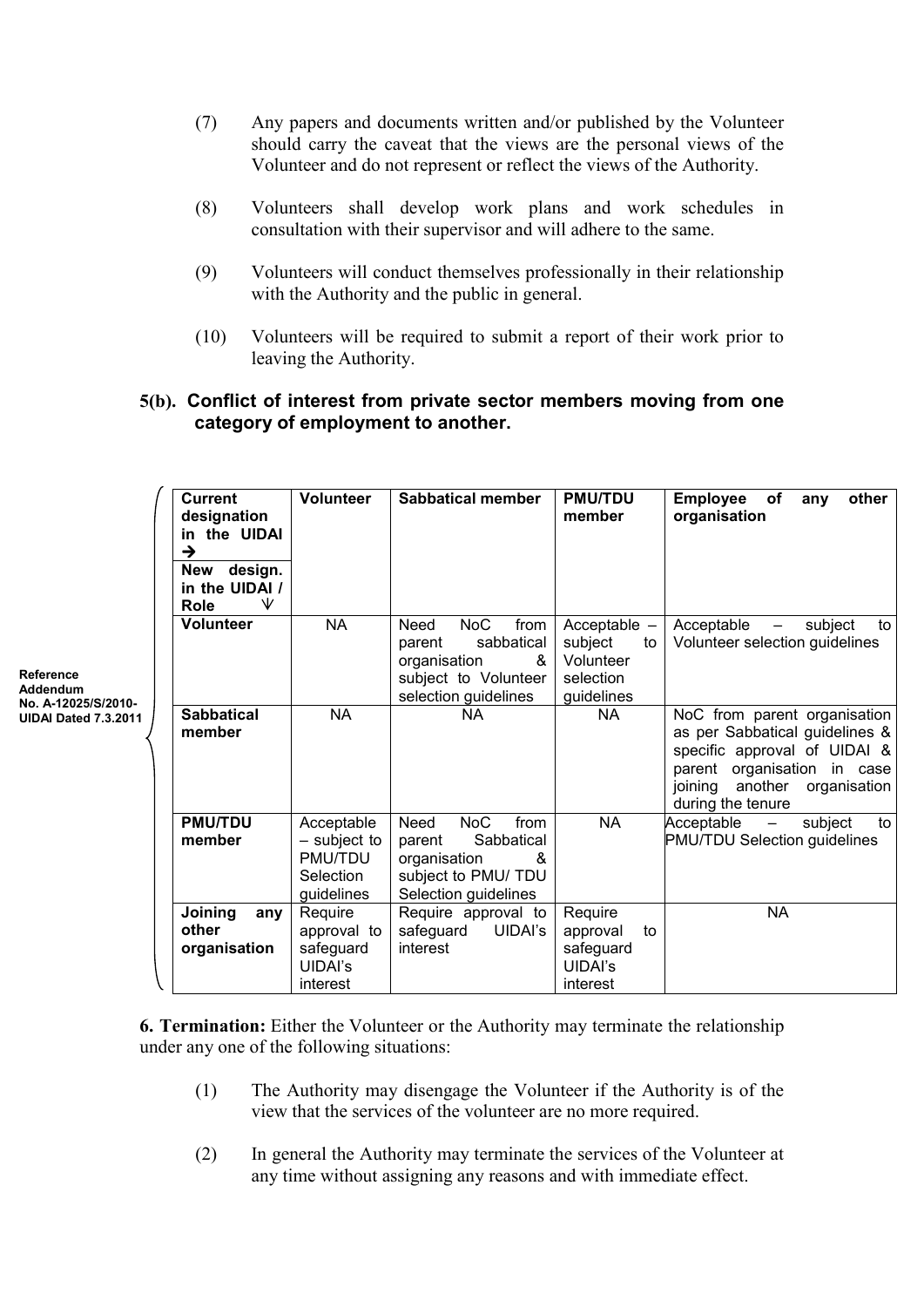- (3) In general, if the Volunteer decides to disengage from the Authority, he should provide 2 weeks' prior notice. However, the Authority may, in certain cases, particularly long term Volunteers, prescribe a notice period of upto one month. Notice period may be waived from time to time by the supervisor depending on the role of the Volunteer.
- (4) Upon termination, the Volunteer must hand over to the Authority, any papers, equipments or other tangible assets which might have been given to the Volunteer by the Authority in course of his work with the Authority. This will include any badges or ID Cards which may have been issued to the Volunteer.
- (5) If it comes to the notice of the Authority that the person whose services have been terminated by the Authority continues to act in a manner which gives an impression that he is still working as a volunteer for the Authority, the Authority shall be free to take appropriate legal action against such person.

**7. Power to Remove Difficulties:** The Authority shall have the power to remove any difficulty which comes in the way of the implementation of these Guidelines.